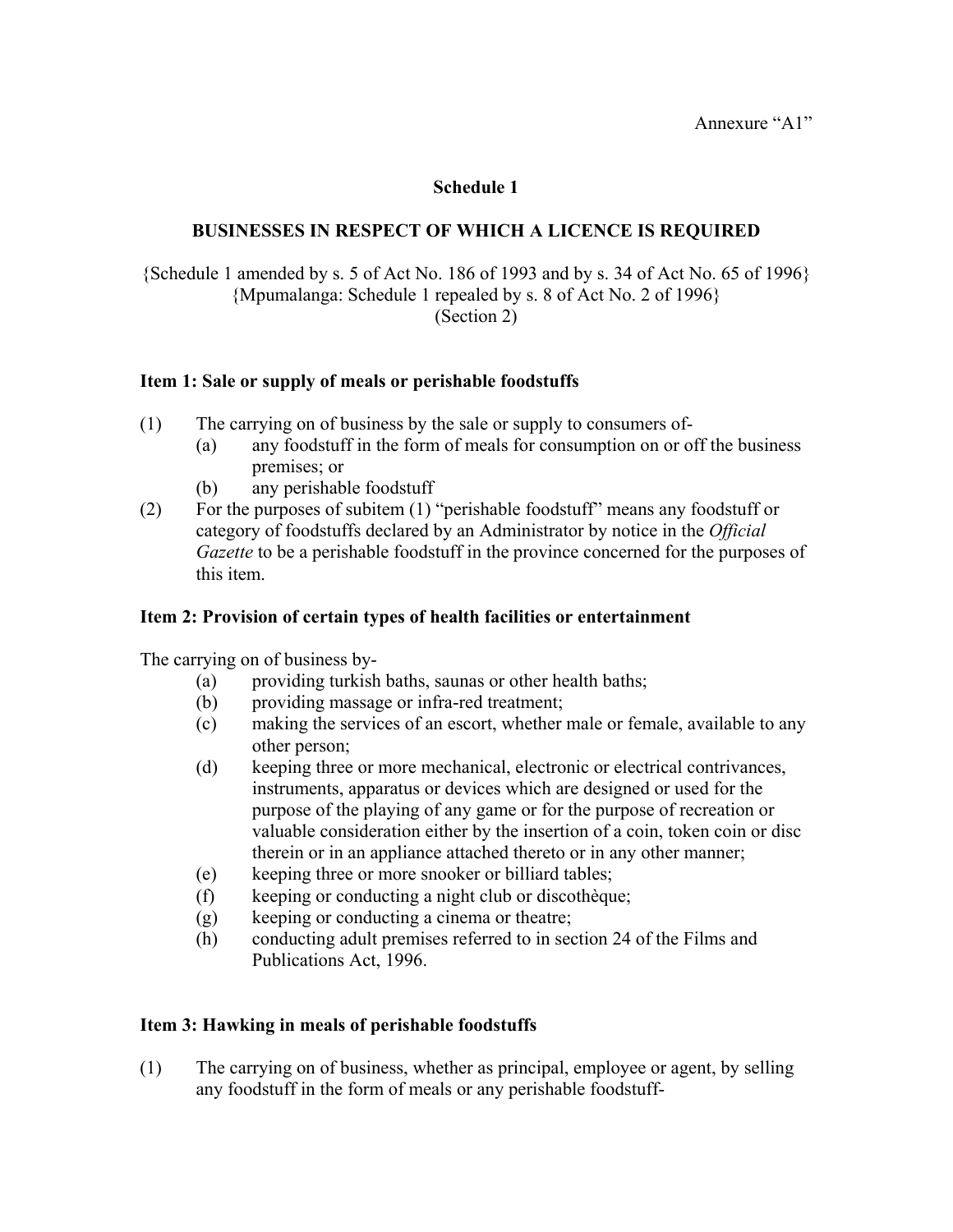- (a) which is conveyed from place to place, whether by vehicle or otherwise;
- (b) on a public road or at any other place accessible to the public; or
- (c) in, on or from a movable structure or stationary vehicle, unless the business is covered by a licence for a business referred to in item 1 of this Schedule.
- (2) For the purposes of subitem  $(1)$  "perishable foodstuff" means any foodstuff or category of foodstuffs declared under item 1(2) of this Schedule to be a perishable foodstuff.